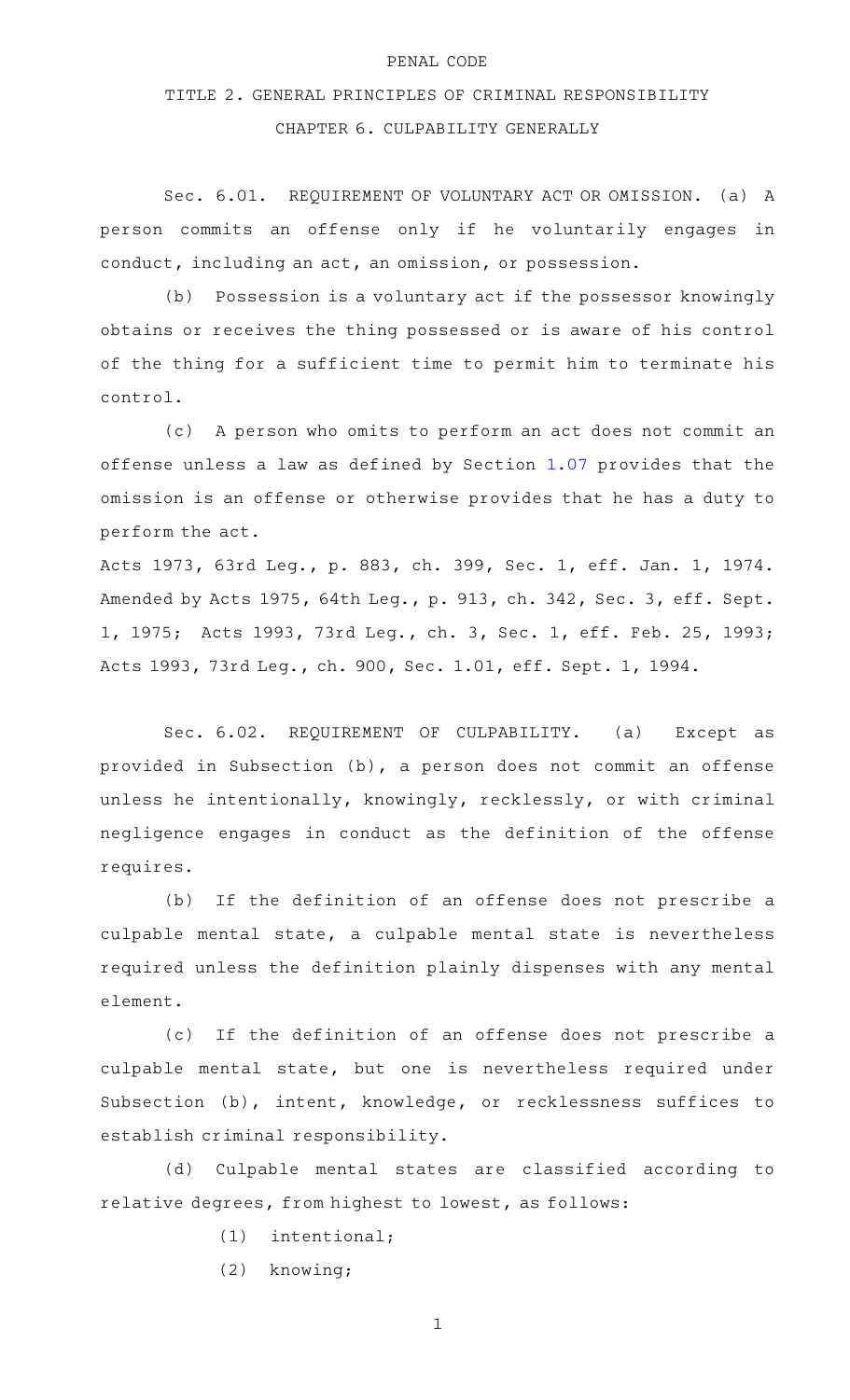(3) reckless;

(4) criminal negligence.

(e) Proof of a higher degree of culpability than that charged constitutes proof of the culpability charged.

(f) An offense defined by municipal ordinance or by order of a county commissioners court may not dispense with the requirement of a culpable mental state if the offense is punishable by a fine exceeding the amount authorized by Section [12.23](http://www.statutes.legis.state.tx.us/GetStatute.aspx?Code=PE&Value=12.23).

Acts 1973, 63rd Leg., p. 883, ch. 399, Sec. 1, eff. Jan. 1, 1974. Amended by Acts 1993, 73rd Leg., ch. 900, Sec. 1.01, eff. Sept. 1, 1994.

Amended by:

Acts 2005, 79th Leg., Ch. 1219 (H.B. [970](http://www.legis.state.tx.us/tlodocs/79R/billtext/html/HB00970F.HTM)), Sec. 1, eff. September 1, 2005.

Sec. 6.03. DEFINITIONS OF CULPABLE MENTAL STATES. (a) A person acts intentionally, or with intent, with respect to the nature of his conduct or to a result of his conduct when it is his conscious objective or desire to engage in the conduct or cause the result.

(b) A person acts knowingly, or with knowledge, with respect to the nature of his conduct or to circumstances surrounding his conduct when he is aware of the nature of his conduct or that the circumstances exist. A person acts knowingly, or with knowledge, with respect to a result of his conduct when he is aware that his conduct is reasonably certain to cause the result.

(c) A person acts recklessly, or is reckless, with respect to circumstances surrounding his conduct or the result of his conduct when he is aware of but consciously disregards a substantial and unjustifiable risk that the circumstances exist or the result will occur. The risk must be of such a nature and degree that its disregard constitutes a gross deviation from the standard of care that an ordinary person would exercise under all the circumstances as viewed from the actor 's standpoint.

(d) A person acts with criminal negligence, or is criminally negligent, with respect to circumstances surrounding his conduct or the result of his conduct when he ought to be aware of a substantial

2